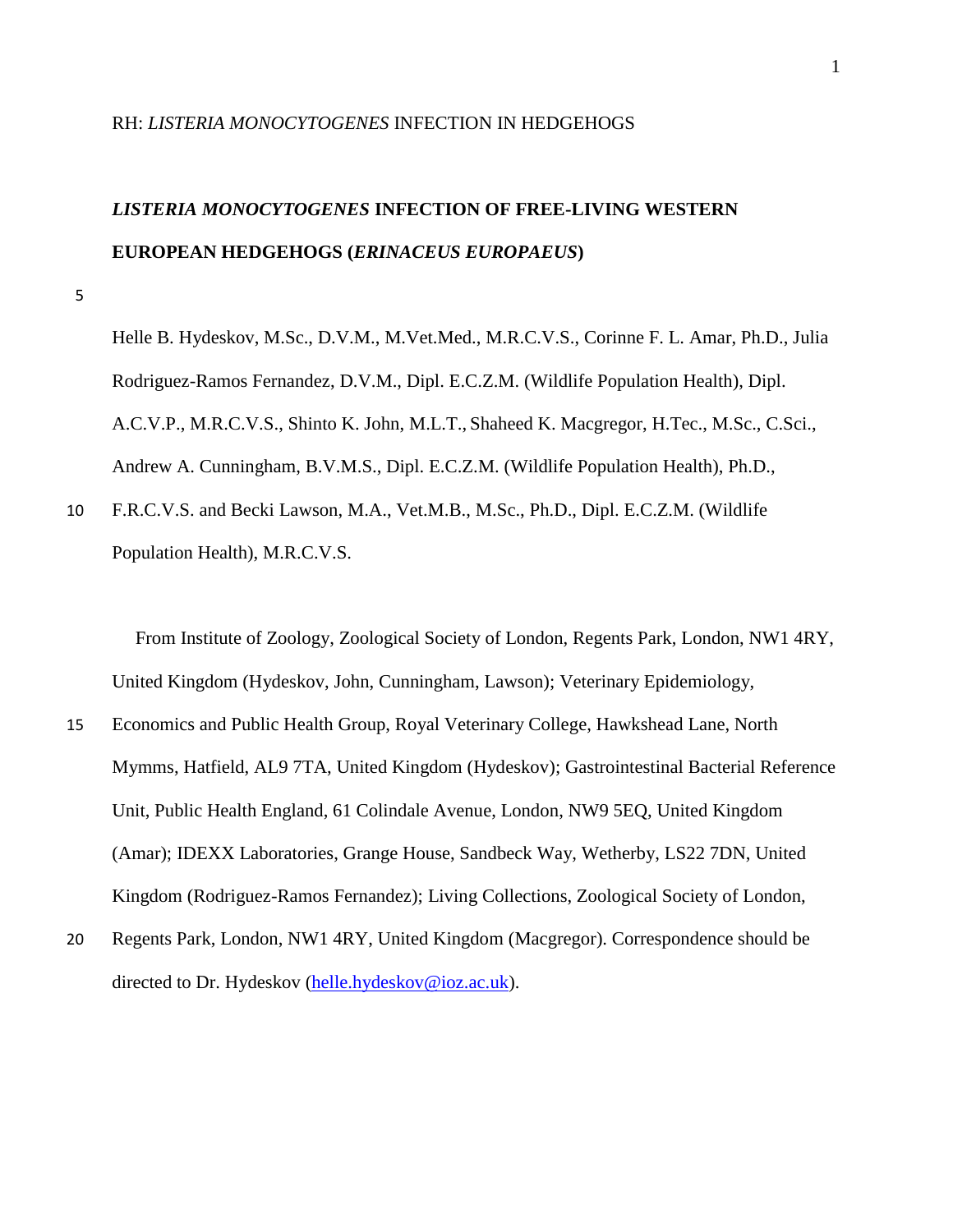Abstract: *Listeria monocytogenes* is a ubiquitous environmental bacterium that causes

- 25 disease in a wide range of species. Infection with this pathogen is most frequently diagnosed in ruminant livestock, but is also known to infect people and occasionally wildlife. Post-mortem examinations of Western European hedgehogs (*Erinaceus europaeus*) in Great Britain (2011- 2017) identified five (5/266, 2%, 95% confidence interval: 0.8-4.3%) animals with *L. monocytogenes* infection. The *L. monocytogenes* isolates comprised three serogroup 1/2a and
- 30 two serogroup 4 from three Multilocus Sequence Types (2, 37 and 121), all of which were different by single nucleotide polymorphism analysis indicating they were distinct and epidemiologically-unrelated. These findings are consistent with hedgehogs contracting sporadic infection from the environment, perhaps through eating soil-dwelling invertebrates. Examination of data from scanning surveillance programs focused on other British wildlife species indicates
- 35 that the hedgehog is one of the wildlife species from which *L. monocytogenes* has been most frequently identified to date in Great Britain. However, further studies of multiple taxa with comparable sampling efforts are required to assess the relative frequency of *L. monocytogenes* infection in different wildlife species. The bacterium was isolated from extra-intestinal sites in multiple hedgehogs which may indicate septicemia. However, histological examination was
- 40 limited and could not discriminate subclinical infection from disease (i.e. listeriosis). Whilst *L. monocytogenes* is a source of zoonotic infection, disease in people is typically contracted from the ingestion of contaminated foods. The risk to immunocompetent people of contracting listeriosis from hedgehogs is considered very low to negligible.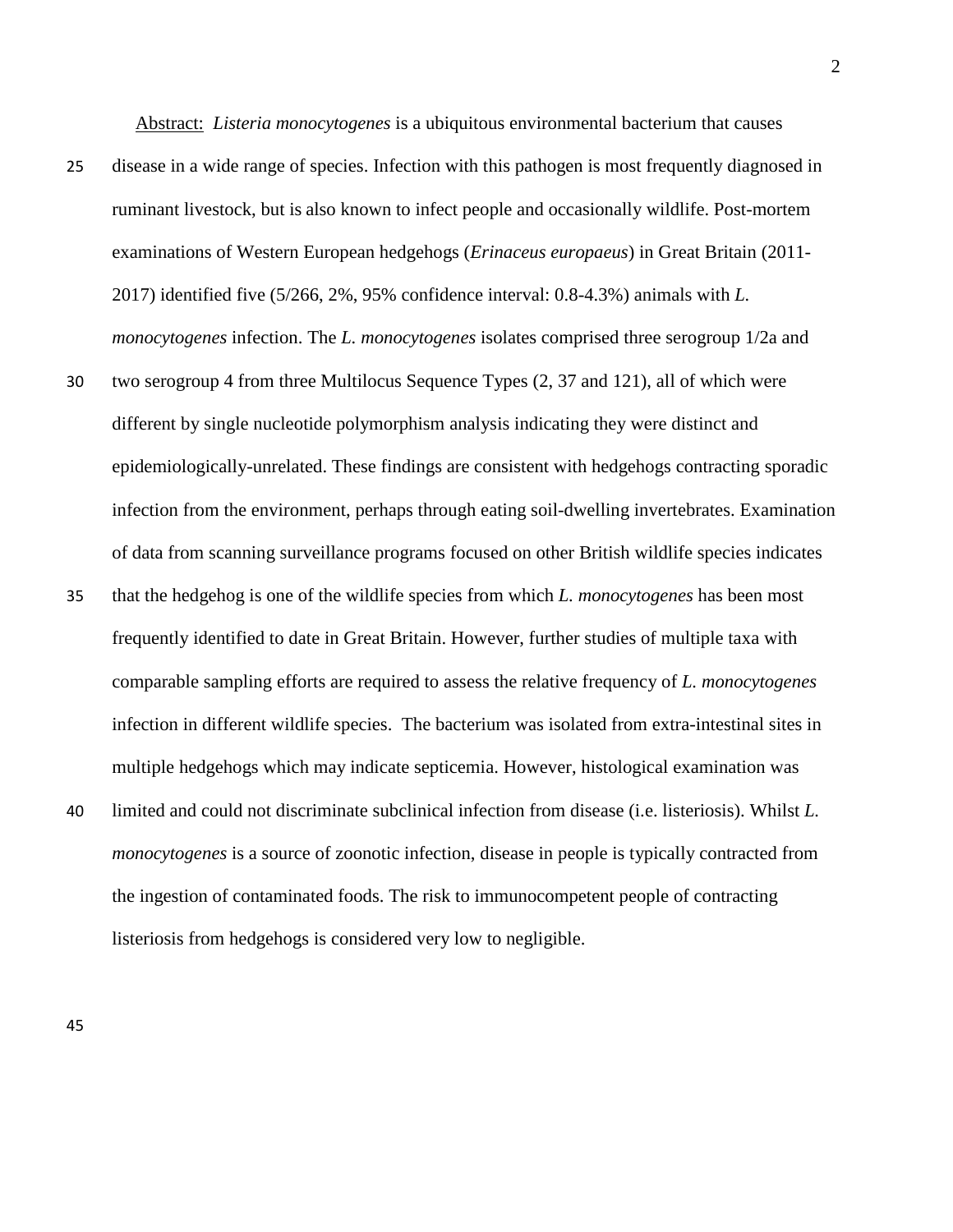*Key words: Erinaceidae*, *Erinaceus europaeus*, *Listeria monocytogenes*, Western European hedgehog, whole genome sequencing, zoonosis.

50

## INTRODUCTION

 *Listeria monocytogenes*, the causative agent of listeriosis, is a Gram-positive rod to coccobacillus. This bacterium is widely distributed in the environment, particularly in soil and decomposing plant material.<sup>5</sup> Listeriosis is primarily reported in domestic ruminants, but is also

55 known to affect people and occasionally wildlife including species present in Great Britain.<sup>7,11,19,20</sup> Disease presentation can be similar across mammalian species and includes septicemia, encephalitis, and abortion.5,7,19 *Listeria monocytogenes* can also be carried in the gastrointestinal tract of individuals without apparent disease.<sup>5,7</sup>

In people, listeriosis typically affects pregnant women, neonates, and other

- 60 immunocompromised individuals.<sup>13</sup> It is usually contracted through ingestion of contaminated food and rarely via contact with infected animals or their feces.<sup>5,17</sup> In England and Wales, the number of human cases per annum is relatively low (143 cases in 2017) in comparison to other food-borne zoonoses (Public Health England (PHE), unpubl. data). Although a rare disease, the case fatality rate in people is 20-30%.<sup>13</sup>
- 65 The Western European hedgehog (*Erinaceus europaeus*), hereafter hedgehog, is a nocturnal insectivorous mammal found throughout Western and Northern Europe. <sup>1</sup> *Listeria monocytogenes* infection has previously only been reported from a single hedgehog in France as part of a targeted survey for this bacterium. <sup>2</sup> No information was provided on the animal's history or whether evidence of listeriosis was detected.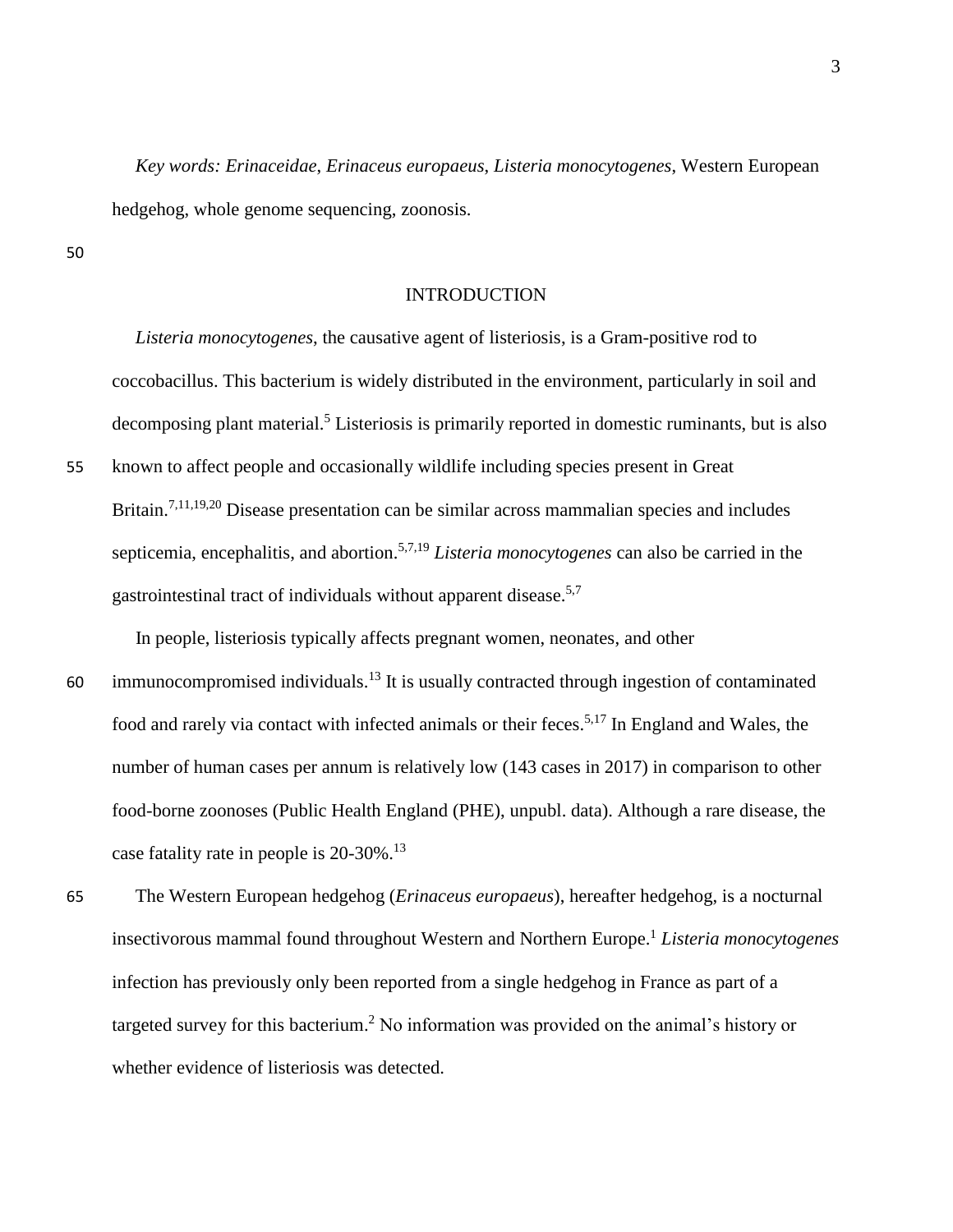70 A scanning surveillance program for disease in free-living hedgehogs in Great Britain has been conducted since 2011. To date, this program has detected infection of hedgehogs with multiple zoonotic pathogens, e.g. *Cryptosporidium parvum* and *Salmonella* Enteritidis.<sup>9,18</sup>

 The aims of this study were three-fold: first, to investigate the findings of hedgehogs examined *post mortem* from which *L. monocytogenes* was isolated, and to further appraise the

75 clinical significance of the bacterial infection, through microscopic examination where possible. Second, to characterize the *L. monocytogenes* isolates from hedgehogs using molecular methods and compare them with those which most frequently affect people and livestock in Great Britain. Third, to compare our findings with data on *L. monocytogenes* infection from other British wildlife species to appraise the occurrence of this pathogen across different taxa.

80

#### MATERIALS AND METHODS

### Post-mortem examination

 Systematic post-mortem examinations were conducted on 266 hedgehogs found dead in the 85 wild or in a wildlife rehabilitation center in Great Britain, 2011-2017, as described by Franklinos et al.  $(2015)$ .<sup>8</sup> Carcasses were examined fresh where possible, or stored at -20 $\degree$ C until examination. For each animal, information was recorded on the location and habitat type where found, sex, age class (based on dentition), body weight, subjective assessment of body condition (based on fat deposits) and the amount of time spent in a wildlife rehabilitation center (if 90 applicable).

Parasitology and microbiology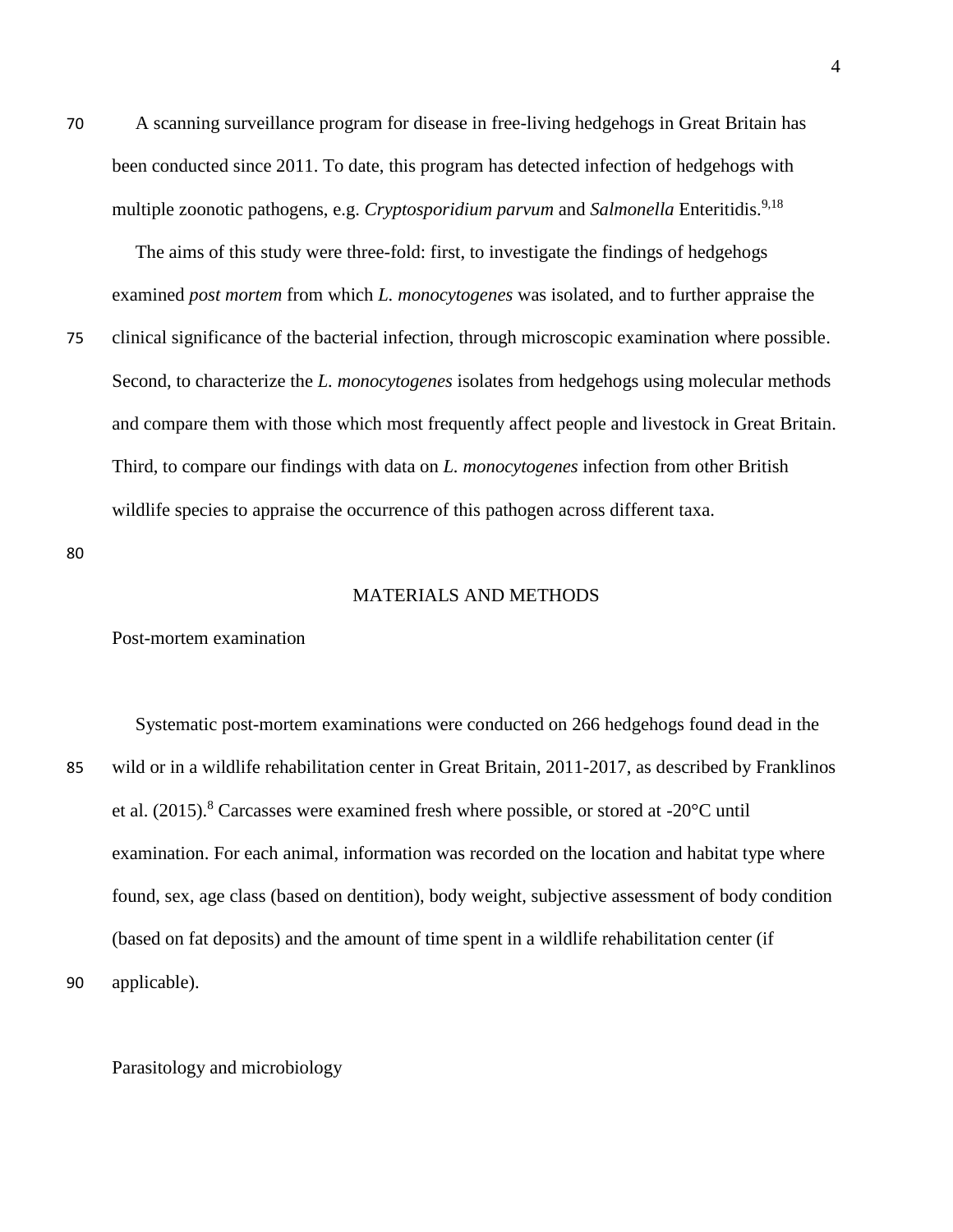Microscopic examination of 0.85% saline wet mount preparations (E & O Laboratories Ltd.,

- 95 Bonnybridge, FK4 2HH, United Kingdom) of bronchial and small intestinal contents was routinely conducted. Microbiological testing on a skin swab, a throat swab (from June 2015 onwards only), liver tissue, small intestinal tract contents, and on any macroscopic lesions detected was also routinely conducted from each hedgehog. Each sample was cultured onto Columbia 5% horse blood agar plates and incubated aerobically and anaerobically. Samples of
- 100 small intestinal tract contents were cultured directly onto *Campylobacter* selective blood free agar plates and incubated micro-aerophilically, cultured directly onto xylose-lysinedesoxycholate agar plates and incubated aerobically, and enriched in selenite broth for 48 hours at 37 °C prior to being sub-cultured onto xylose-lysine-desoxycholate agar plates and incubated aerobically. Lung tissue when sampled was cultured onto a chocolate horse blood agar plate and
- 105 incubated  $CO_2$  (all from Oxoid Ltd., Basingstoke, RG24 8PW, United Kingdom). All plates were incubated at 37 °C and observed after 1, 2 and 5 days. The identification of *L. monocytogenes* was based on Gram's stain (Pro-Lab Diagnostics Inc., Wirral, CH62 3QL, United Kingdom), colonial morphology and biochemical reaction profile using API CORYNE identifications strips (bioMérieux UK Ltd., Basingstoke, RG22 6HY, United Kingdom).

110

Whole genome sequencing

 DNA was extracted from purified colonies of *L. monocytogenes* using the QIAsymphony® automated extraction platform following a pre-lysis step with lysozyme and Proteinase K (all

115 Qiagen Ltd., Manchester, M15 6SH, United Kingdom). Whole genome sequencing (WGS) was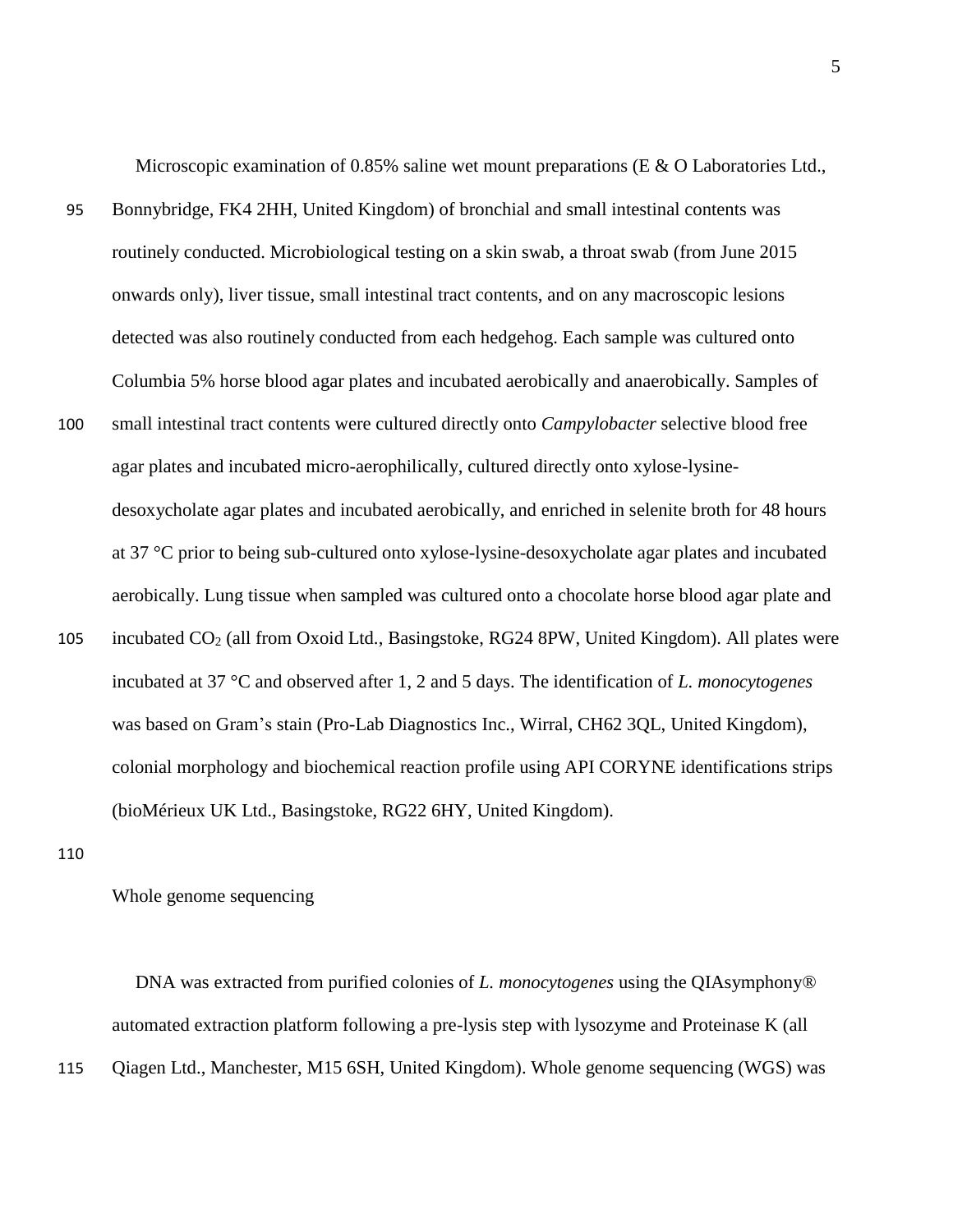performed as described by Dallman et al. (2015).<sup>4</sup> The serogroups, inferred from the sequence, were assigned according to the Doumith et al. (2004) classification.<sup>6</sup> The Multilocus Sequence Type (MLST), as defined by the Pasteur Scheme,<sup>15</sup> was extracted from WGS data (Institut) Pasteur MLST and MLST whole genome databases, http://bigsdb.pasteur.fr/listeria/). Single

120 nucleotide polymorphism (SNP) analyses were performed using SnapperDB, a set of tools to store bacterial variant data and facilitate reproducible and scalable analysis of bacterial populations. 3

### Histopathology

125

 When tissues fixed in neutral buffered 10% formalin (Genta Medical, York, YO26 7QF, United Kingdom) were available from hedgehogs with *L. monocytogenes* infection, they were processed for histological examination and stained with hematoxylin and eosin using routine methods (IDEXX Laboratories Ltd., Wetherby, LS22 7DN, United Kingdom). Gram, Ziehl-

130 Neelsen and periodic acid-Schiff staining (all IDEXX Laboratories Ltd.) was conducted on a subset of tissue sections where indicated by the presence of lesions. Tissues from one case were not saved (case 1).

#### RESULTS

135 *Listeria monocytogenes* was isolated from the liver and a range of other tissues from five (2%, 95% confidence interval: 0.8-4.3%) of 226 hedgehogs examined (Tables 1-4). The majority of the *Listeria*-positive samples yielded pure/confluent/mixed isolates of the bacterium (Table 2). Infected animals comprised a mix of age class (two juvenile, three adult), sex (two female, three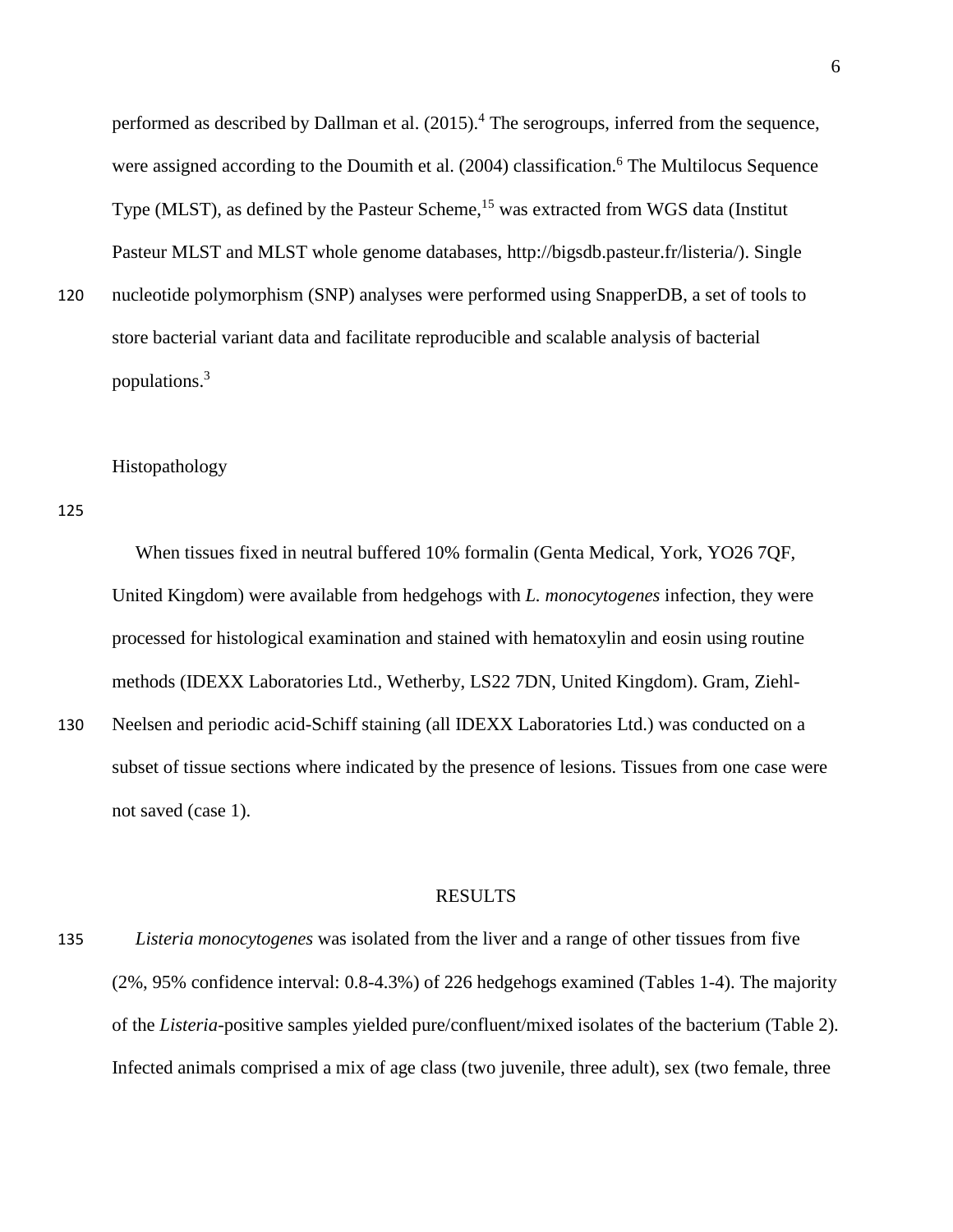male) and body condition (three thin, two normal) (Table 1). The five *Listeria*-positive

- 140 hedgehogs died March to November, 2013-2016; three had died in wildlife rehabilitation centers. Two of the hedgehogs were observed by members of the public showing signs of ill health, before being found dead in the field. Three of the hedgehogs were found by members of the public, and presented for treatment at wildlife rehabilitation centers. The clinical signs observed in all of the *Listeria*-positive hedgehogs included lethargy and/or acting abnormally (e.g. active
- 145 during the day). Four were from different sites in rural habitats and one from a suburban area. In each case, a single hedgehog was affected per site. Parasitology and microbiology results are presented in Table 2. Results from the macroscopic and microscopic examinations are presented in Table 3. No bacteria consistent with *L. monocytogenes* were observed on histopathological examination of tissues with microscopic lesions (cases 4 and 5). Case 4 had a single focus of
- 150 necrotizing hepatitis; no infectious organisms were noted on Gram, Ziehl-Neelsen, or periodic acid-Schiff staining. Case 5 had pleuritis with Gram-negative intralesional bacteria. Concurrent disease considered sufficient to contribute to the cause of death, was diagnosed in four of the five hedgehogs (Table 3). The cause of death was undetermined for the fifth hedgehog.

WGS identified *L. monocytogenes* serogroup 1/2a, MLST 37 from two hedgehogs, *L.* 

155 *monocytogenes* serogroup 1/2a, MLST 121 from one, and *L. monocytogenes* serogroup 4, MLST 2 from the remaining two animals (Table 4). The two MLST 37 isolates had between 10 and 25 SNPs and the two MLST 2 isolates had between 50 and 100 SNPs.

#### DISCUSSION

160 In this study, *L. monocytogenes* infection from multiple hedgehogs in Great Britain was identified and the isolates were characterized. Infected hedgehogs had a wide geographical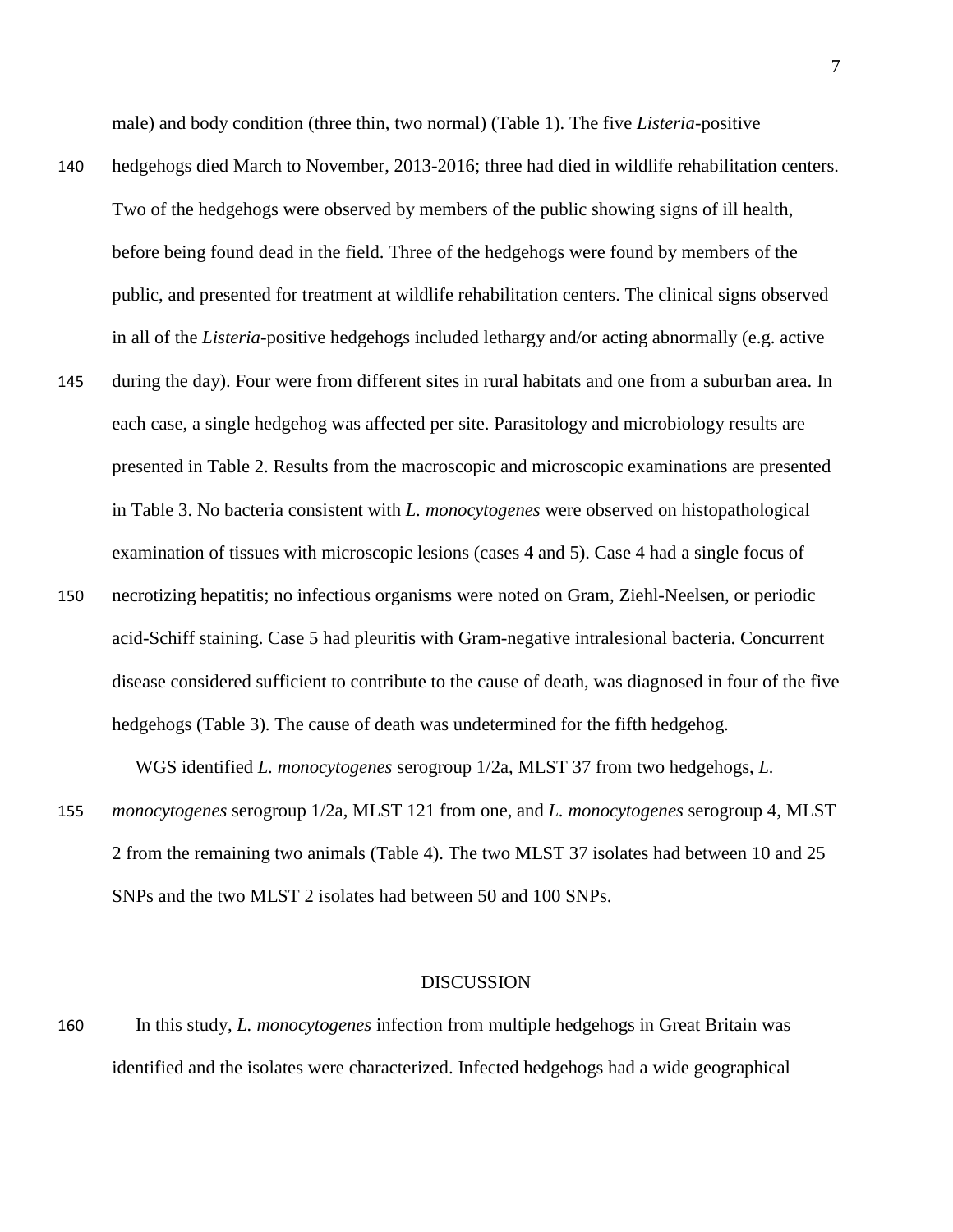distribution and both age classes and sexes were affected. In each case, the *L. monocytogenes* isolate was genetically different by MLST typing and/or by SNP analysis indicating that the cases were epidemiologically unrelated.

- 165 Meaningful histopathological interpretation was precluded for most of the infected animals due to autolysis and/or freeze-thaw artifact, therefore it was not possible to assess whether *L. monocytogenes* was causing listeriosis. That the bacterium was isolated from extra-intestinal sites in all cases could indicate dissemination of the bacterium and septicemic listeriosis, which is the most common disease presentation in small mammals. <sup>11</sup> Case 4 had *L. monocytogenes* in
- 170 the small intestine. Since no bacteria were found associated with the liver lesions in this animal, it is possible that it was a subclinical carrier of the bacterium, with liver invasion occurring postmortem. The etiology of the hepatic lesions in this animal remains undetermined. Optimal tissue preservation and immunohistochemistry would increase the likelihood of detecting listeriosis, if present.
- 175 Infections with pathogens other than *L. monocytogenes* were considered sufficient to have contributed to the cause of death in four of the *Listeria*-positive hedgehogs. *Listeria monocytogenes* tends to affect immunocompromised individuals,<sup>5</sup> thus concurrent disease might have predisposed the hedgehogs to disseminated *L. monocytogenes* infection. Three of the hedgehogs had been admitted to wildlife rehabilitation centers prior to death. The two cases with 180 available data on length of time in rehabilitation (cases 2 and 3) died within 48 hours of admission, therefore the findings are likely to represent the wild status rather than be a consequence of stress in captivity or nosocomial infection.

 In addition to the hedgehog surveillance program, post-mortem and routine microbiological examinations of other free-living wild animals in Great Britain are conducted at the Institute of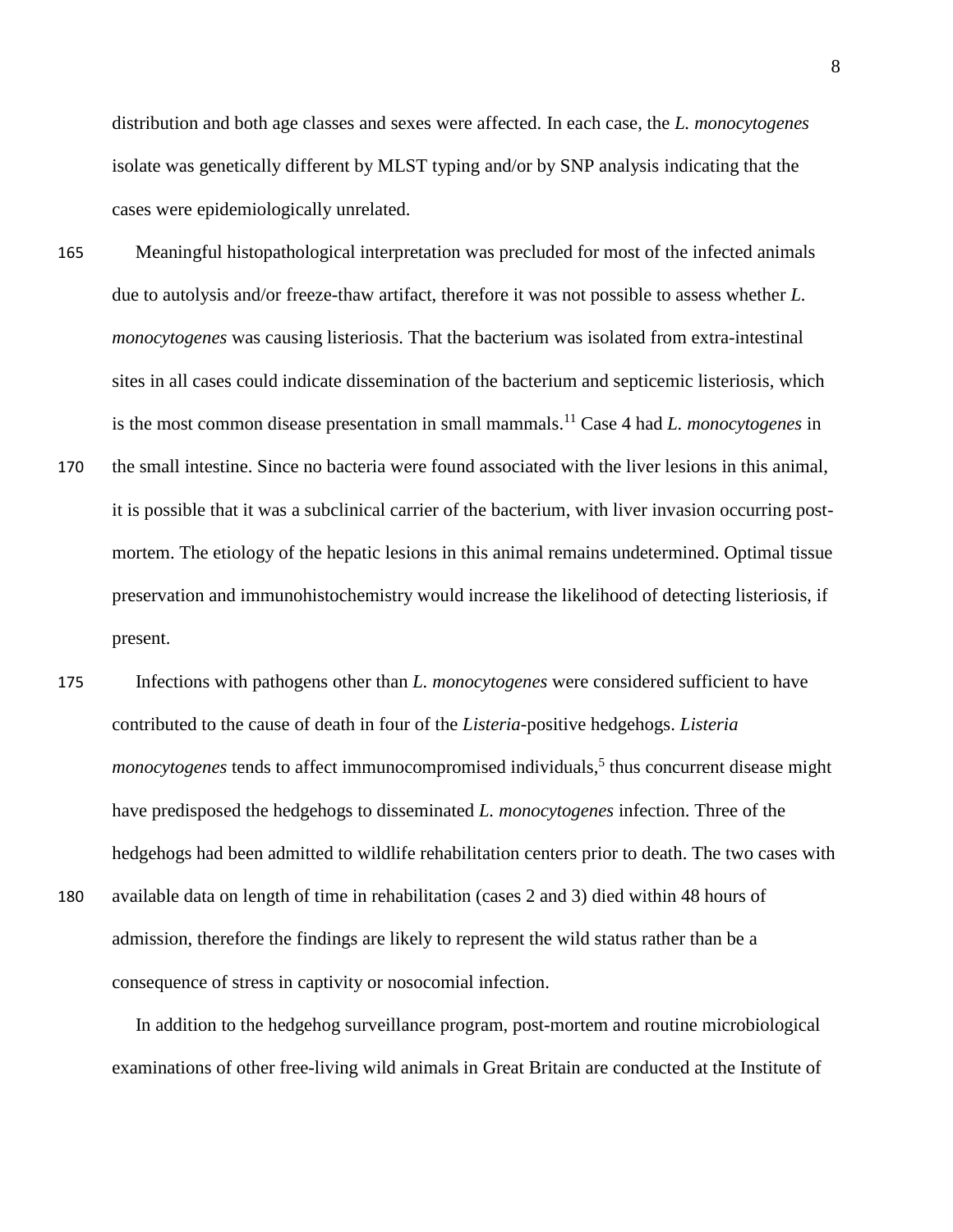- 185 Zoology. To date, *L. monocytogenes* has not been isolated from circa 4,000 wild birds of circa 60 species (1992-2017) or from 728 cetaceans of 16 species (found stranded around the coast of England and Wales, 2004-2016) examined (unpubl. data). This pathogen was, however, isolated from two (7%) of 29 Eurasian red squirrels (*Sciurus vulgaris*), where macroscopic lesions led to microbiological testing, 2004-2013. These two were emaciated adults from separate incidents.
- 190 *Listeria monocytogenes* was recovered from consolidated lung tissue in one squirrel, and from an enlarged spleen and intussuscepted large intestine in the other (unpubl. data). Histological examination was not possible in either case, therefore, the significance of this bacterial infection through assessment of the presence of microscopic lesions could not be further investigated.

The Animal Plant and Health Agency also conducts scanning surveillance of British wildlife.

195 Of circa 1,000 wild mammal post-mortem examinations of 23 species, 2008-2017, *L. monocytogenes* was identified in five free-living Eurasian red squirrels, two captive European water voles (*Arvicola amphibious*) and one captive fallow deer (*Dama dama*) but from none of circa 90 hedgehogs (unpubl. data).

 Based on our study and available data from the different British wildlife disease surveillance 200 programs, the hedgehog is one of the species from which *L. monocytogenes* infection has been most frequently detected to date. Given that the study utilizes a convenience sample (i.e. non randomized sampling) and comparison with data from other taxa and surveillance schemes is limited by heterogeneity in microbiological examination and sampling effort, further research is required to investigate the relative frequency of *L. monocytogenes* infection in the hedgehog as

205 compared with other British wildlife species to determine whether differential species susceptibility or exposure occurs. Hedgehogs typically eat soil-dwelling invertebrates,  $16$  such as earthworms, thus providing a mechanism for exposure to *L. monocytogenes*.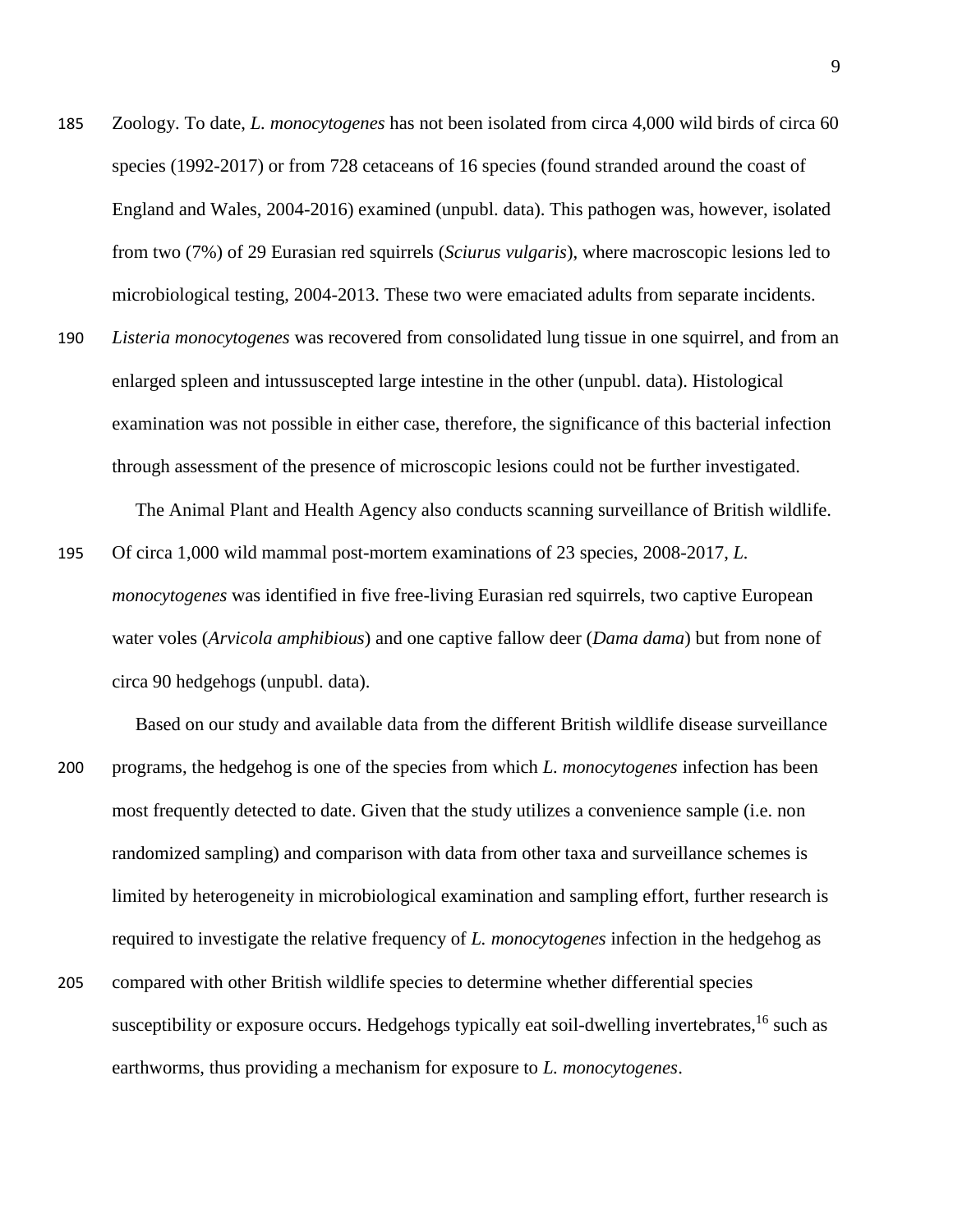The hedgehog *L. monocytogenes* isolates were of the same serogroups and MLSTs detected in human and livestock listeriosis cases. 5,12 PHE considers isolates of *L. monocytogenes* linked

210 within the same 0 to 5 SNP clusters to likely be from the same point source.<sup>12</sup> The hedgehog isolates within each MLST had  $\geq 10$  SNPs difference indicating that a common source was unlikely. No strains similar (i.e. within a 5 SNP cluster) to those isolated from the hedgehogs were identified in PHE surveillance database of human *Listeria* isolates.

Hedgehogs are the mammal species most frequently admitted to wildlife rehabilitation centers

- 215 in Great Britain.<sup>10</sup> Hygiene precautions are recommended as a routine (e.g. wearing disposable, protective gloves during handling and washing hands afterwards), particularly for hedgehog carers who frequently handle hedgehogs. Immunocompromised people and pregnant women should take particular care when in contact with hedgehogs. Supplementary feeding of freeliving hedgehogs is an increasingly common practice;<sup>14</sup> routine hand washing after feeding
- 220 hedgehogs is similarly recommended when this takes place. The risk to immunocompetent people of contracting *L. monocytogenes* infection from infected hedgehogs is considered very low to negligible.

 Acknowledgments: The authors would like to thank the members of the public and wildlife 225 treatment and rehabilitation centers who submitted hedgehogs to the Garden Wildlife Health project, Institute of Zoology, Zoological Society of London for examination; Ricardo Castro Cesar de Sa, Timothy C. Hopkins, Lydia H. V. Franklinos, Katharina Seilern-Moy and Victoria A. Wilkinson (Zoological Society of London) for assistance with pathological examinations; Rob Deaville (Zoological Society of London) for providing information on cetacean surveillance;

230 Disease Risk Analysis and Health Surveillance for Interventions partnership with Natural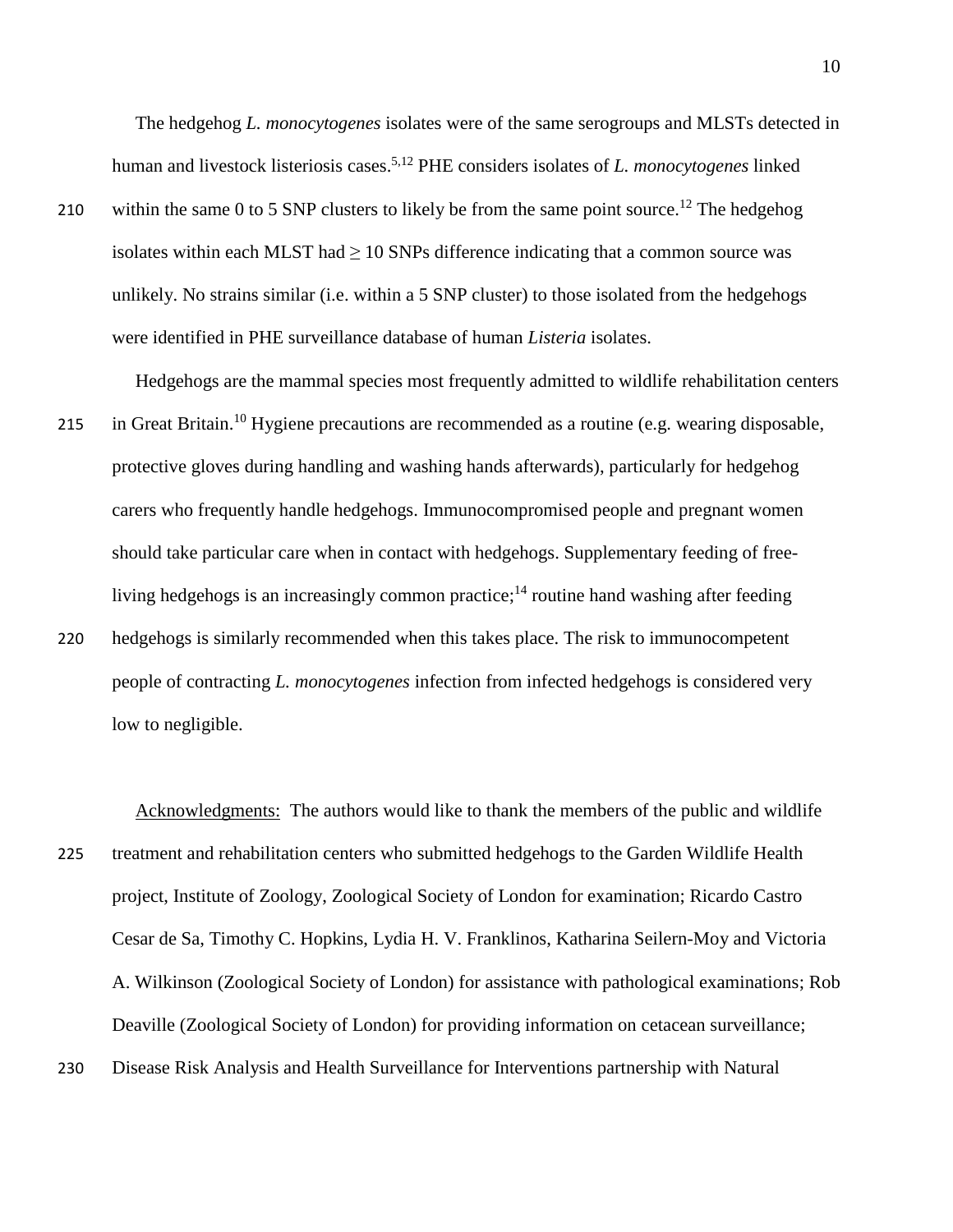England for providing information on Eurasian red squirrel surveillance; J. Paul Duff (Animal and Plant Health Agency, Diseases of Wildlife Scheme, United Kingdom) for providing information on Great Britain wildlife disease surveillance; Philippe Gourlay (Wildlife Health Centre, Nantes, France) for assistance with French translation.

235

## LITERATURE CITED

 1. Amori G. *Erinaceus europaeus*. The IUCN Red List of Threatened Species 2016 [Internet]. 2016 [cited 2018 May 07];e.T29650A2791303. Available from doi: http://dx.doi.org/10.2305/IUCN.UK.2016-3.RLTS.T29650A2791303.en

240

 2. André P. Isolement de *Listeria monocytogenes* chez un hérisson. Ann Inst Pasteur. 1966;111:225-226.

 3. Dallman T, Ashton P, Schafer U, Jironkin A, Painset A, Shaaban S, Hartman H, Myers R, 245 Underwood A, Jenkins C, Grant K. SnapperDB: A database solution for routine sequencing analysis of bacterial isolates. Bioinformatics [Internet]. 2018 [cited 2018 May 07];bty212. Available from doi: 10.1093/bioinformatics/bty212

 4. Dallman TJ, Byrne L, Ashton PM, Cowley LA, Perry NT, Adak G, Petrovska L, Ellis RJ, 250 Elson R, Underwood A, Green J, Hanage WP, Jenkins C, Grant K, Wain J. Whole-genome Sequencing for National Surveillance of Shiga Toxin–Producing *Escherichia coli* O157. Clin Infect Dis. 2015;61(3):305-312.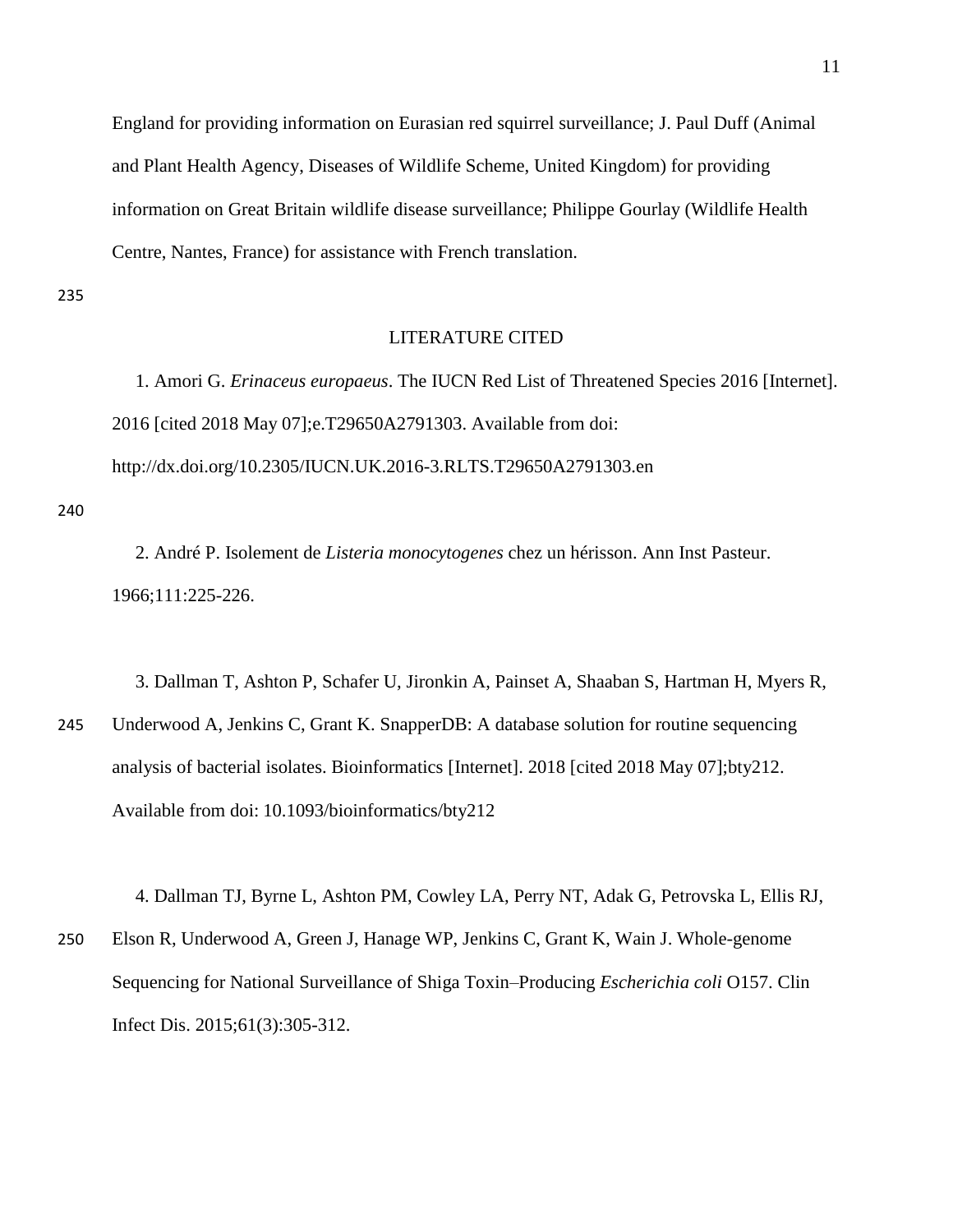5. Dhama K, Karthik K, Tiwari R, Shabbir MZ, Barbuddhe S, Malik SVS, Singh RK.

255 Listeriosis in animals, its public health significance (food-borne zoonosis) and advances in diagnosis and control: a comprehensive review. Vet Q. 2015;35(4):211-235.

 6. Doumith M, Buchrieser C, Glaser P, Jacquet C, Martin P. Differentiation of the Major *Listeria monocytogenes* Serovars by Multiplex PCR. J Clin Microbiol. 2008;42(8):3819-3822. 260

 7. Ferroglio E. Listeria Infections. In: Gavier-Widén D, Duff JP, Meredith A (eds.). Infectious Diseases of Wild Mammals and Birds in Europe. Chichester, United Kingdom: Blackwell Publishing; 2012. p. 413-416.

265

 8. Franklinos LHV, Efstratiou A, Macgregor SK, John SK, Hopkins T, Cunningham AA, Lawson B. *Streptococcus pyogenes* infection in a free-living European hedgehog (*Erinaceus europaeus*). EcoHealth. 2015;12(4):689-692.

270 9. Lawson B, Franklinos LHV, Rodriguez-Ramos Fernandez J, Wend-Hansen C, Satheesh N, Macgregor SK, John SK, Pizzi R, Alejandro N, Ashton PM, Cunningham AA, de Pinna EM. *Salmonella* Enteritidis ST183: emerging and endemic biotypes affecting western European hedgehogs (*Erinaceus europaeus*) and people in Great Britain. Sci Rep [Internet]. 2018 [cited 2018 May 07];8:2449. Available from doi:10.1038/s41598-017-18667-2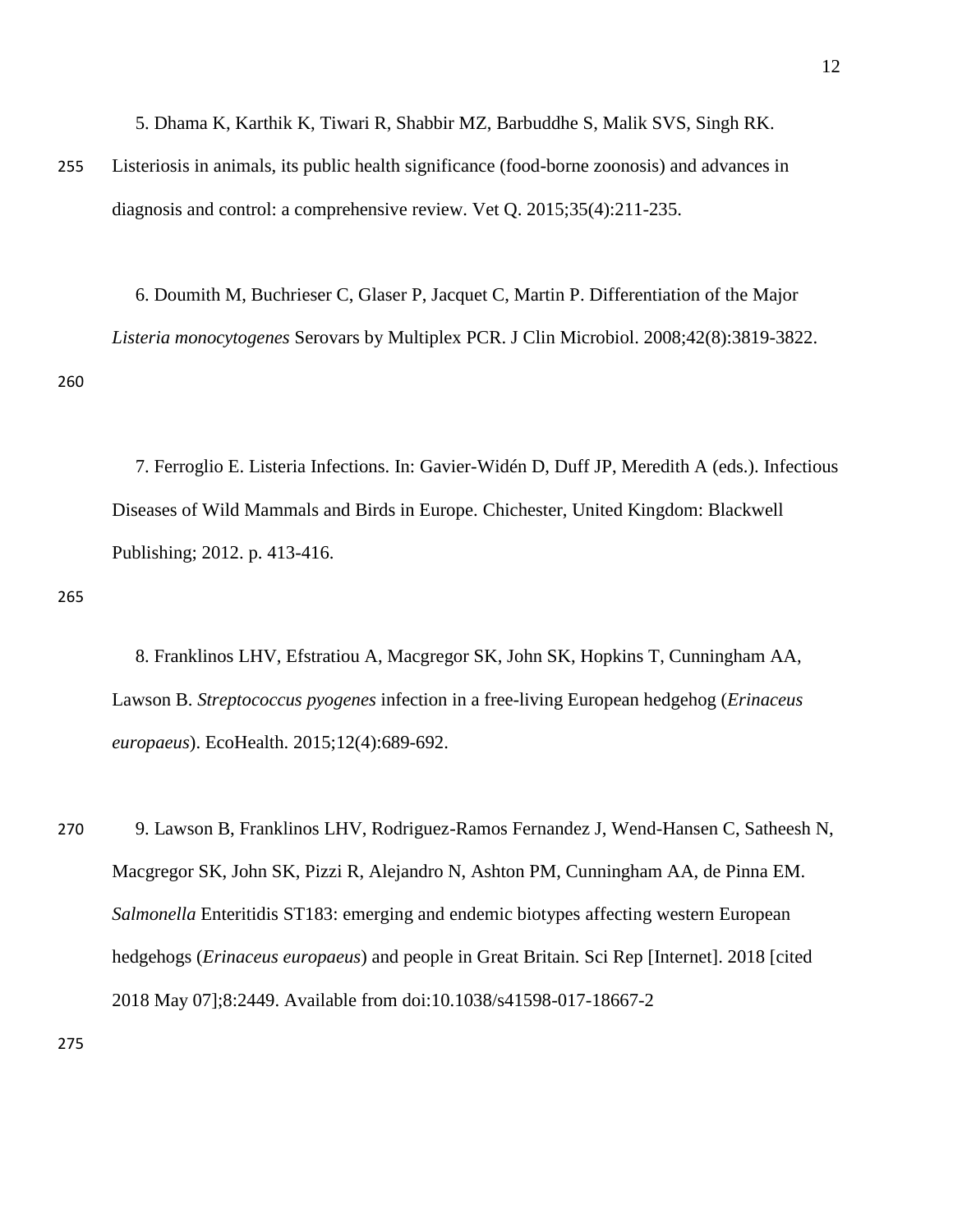10. Molony SE, Dowding CV, Baker PJ, Cuthill IC, Harris S. The effect of translocation and temporary captivity on wildlife rehabilitation success: An experimental study using European hedgehogs (*Erinaceus europaeus*). Biol Conserv. 2006;130(4):530-537.

280 11. Mörner T. Listeriosis. In: Williams ES, Barker IK (eds.). Infectious Diseases of Wild Mammals. 3rd ed. Ames (IA): The Iowa State University Press; 2001. p. 502-505.

 12. Nielsen EM, Björkman TJ, Kiil K, Grant K, Dallman T, Painset A, Amar C, Roussel S, Guillier L, Félix B, Rotariu O, Perez-Reche F, Forbes K, Strachan N. Closing gaps for

- 285 performing a risk assessment on *Listeria monocytogenes* in ready-to-eat (RTE) foods: activity 3, the comparison of isolates from different compartments along the food chain, and from humans using whole genome sequencing (WGS) analysis. EFSA Supporting publications [Internet]. 2017 [cited 2018 May 07];2017:EN-1151. Available from doi:10.2903/sp.efsa.2017.EN-1151
- 290 13. de Noordhout CM, Devleesschauwer B, Angulo FJ, Verbeke G, Haagsma J, Kirk M, Havelaar A, Speybroeck N. The global burden of listeriosis: a systematic review and metaanalysis. Lancet Infect Dis. 2014;14(11):1073-1082.

 14. Pettett CE, Moorhouse TP, Johnson PJ, Macdonald DW. Factors affecting hedgehog 295 (*Erinaceus europaeus*) attraction to rural villages in arable landscapes. Eur J Wildl Res [Internet]. 2017 [cited 2018 May 07];63:54. Available from doi:10.1007/s10344-017-1113-6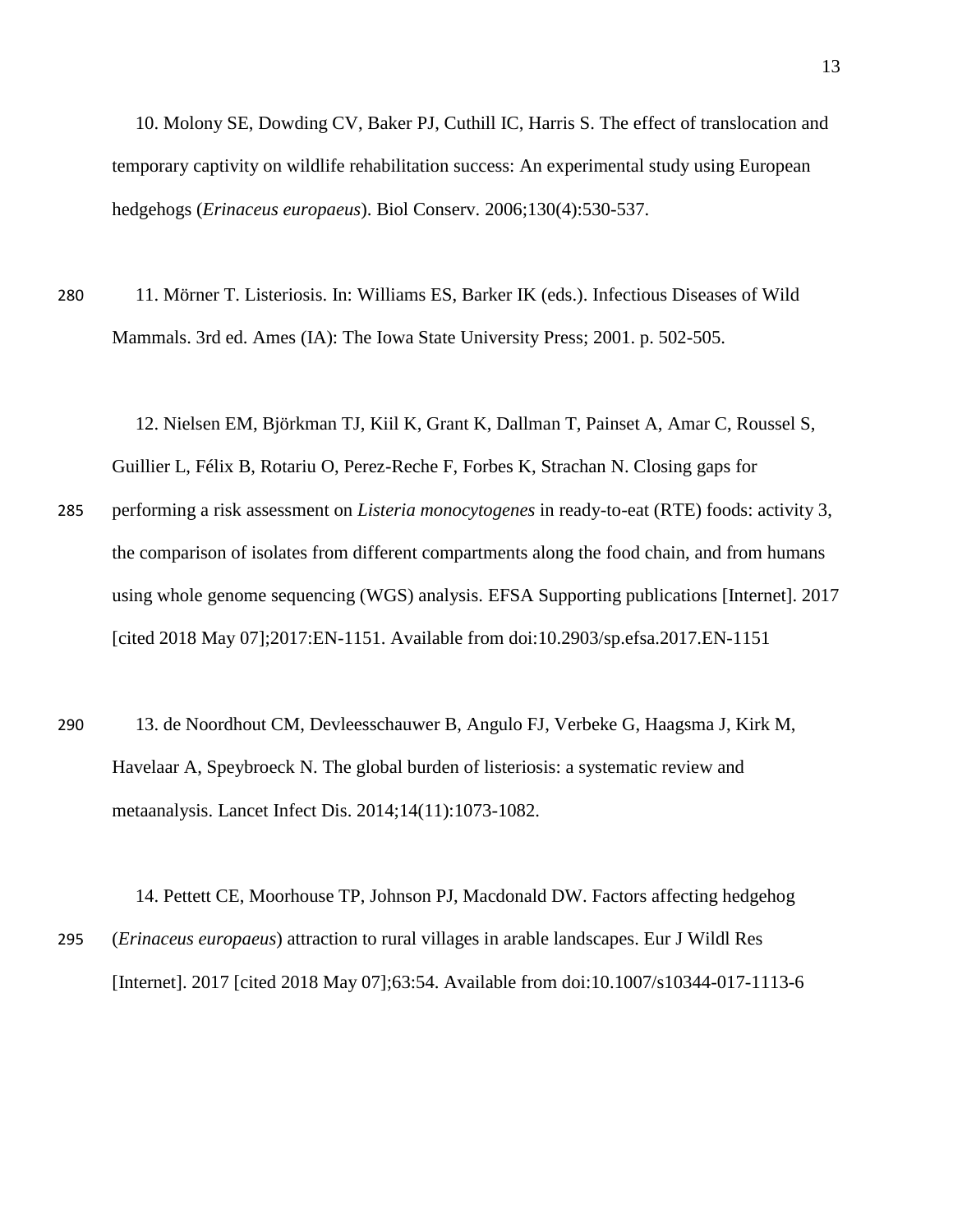15. Ragon M, Wirth T, Hollandt F, Lavenir R, Lecuit M, Le Monnier A, Brisse S. A New Perspective on *Listeria monocytogenes* Evolution. PLoS Pathog [Internet]. 2008 [cited 2018 May 300 07];4(9):e1000146. Available from doi:10.1371/journal.ppat.1000146

 16. Rautio A, Isomursu M, Valtonen A, Hirvelä-Koski V, Kunnasranta M. Mortality, diseases and diet of European hedgehogs (*Erinaceus europaeus*) in an urban environment in Finland. Mamm Res. 2016;61(2):161-169.

305

 17. Regan EJ, Harrison GAJ, Butler S, McLauchlin J, Thomas M, Mitchell S. Primary cutaneous listeriosis in a veterinarian. Vet Rec. 2005;157(7):207.

18. Sangster L, Blake DP, Robinson G, Hopkins TC, Sa RCC, Cunningham AA, Chalmers

310 RM, Lawson B. Detection and molecular characterisation of *Cryptosporidium parvum* in British European hedgehogs (*Erinaceus europaeus*). Vet Parasitol. 2016;217:39-44.

 19. Tham W, Bannerman E, Bille J, Danielsson-Tham ML, Eld K, Ericsson H, Gavier-Widén D, Rocourt J, Mörner T. *Listeria monocytogenes* subtypes associated with mortality among

315 fallow deer (*Dama dama*). J Zoo Wildl Med. 1999;30(4):545-549.

 20. Wuthe HH , Schönberg A. [Listeriosis in the European brown hare in northern Germany]. Berliner und Münchener Tierärztliche Wochenschrift [Berliner and Muenchener Tieraerztliche Wochenschrift]. 1999;112:98-99.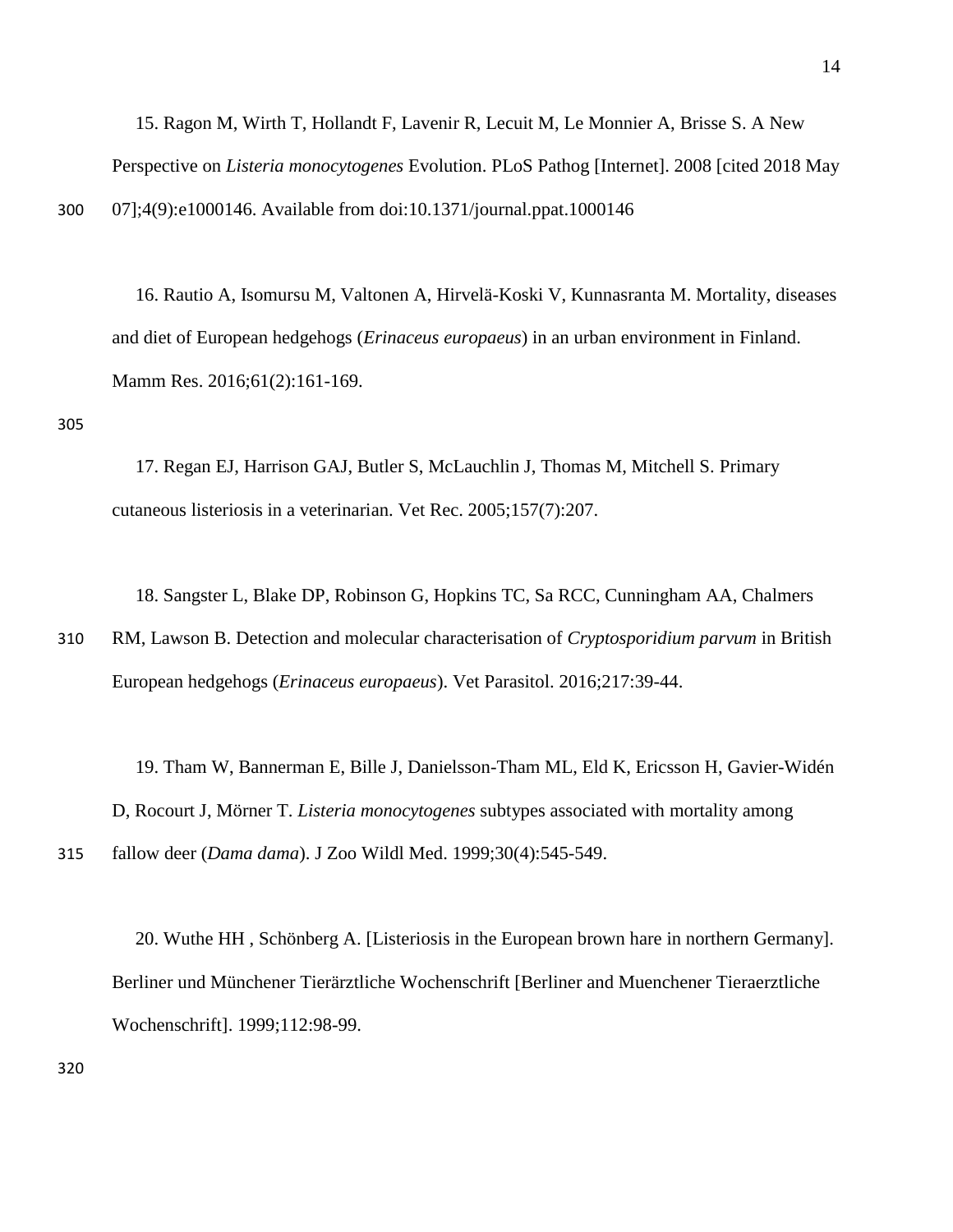**Table 1.** History and description of Western European hedgehogs (*Erinaceus europaeus*) isolated with *Listeria monocytogenes* in Great Britain 2013-2016.

| Case             | Month and year found dead,  | Age class | <b>Body condition class</b> | <b>Habitat type and</b> | History of time in     |
|------------------|-----------------------------|-----------|-----------------------------|-------------------------|------------------------|
|                  | carcass storage and carcass | and sex   | and bodyweight              | location                | rehabilitation center? |
|                  | condition status            |           |                             |                         |                        |
| 1                | 09/2013                     | Juvenile  | Thin                        | Rural, Wiltshire,       | No                     |
|                  | Frozen                      | Female    | 245 g                       | England                 |                        |
|                  | Mild autolysis              |           |                             |                         |                        |
| $\boldsymbol{2}$ | 08/2015                     | Adult     | Thin                        | Suburban,               | Yes, $<$ 48 hours      |
|                  | Frozen                      | Male      | 441 g                       | Merseyside, England     |                        |
|                  | Moderate autolysis          |           |                             |                         |                        |
| 3                | 11/2015                     | Adult     | Normal                      | Rural, Bedfordshire,    | Yes, $<$ 48 hours      |
|                  | Frozen                      | Female    | 744 g                       | England                 |                        |
|                  | Moderate autolysis          |           |                             |                         |                        |
| 4                | 03/2016                     | Juvenile  | Normal                      | Rural, Denbighshire,    | No                     |
|                  | Frozen                      | Male      | 452 g                       | Wales                   |                        |
|                  | Moderate autolysis          |           |                             |                         |                        |
| 5                | 06/2016                     | Adult     | Thin                        | Rural, East Sussex,     | Yes, length of time    |
|                  | Frozen                      | Male      | 574 g                       | England                 | unknown                |
|                  | Moderate autolysis          |           |                             |                         |                        |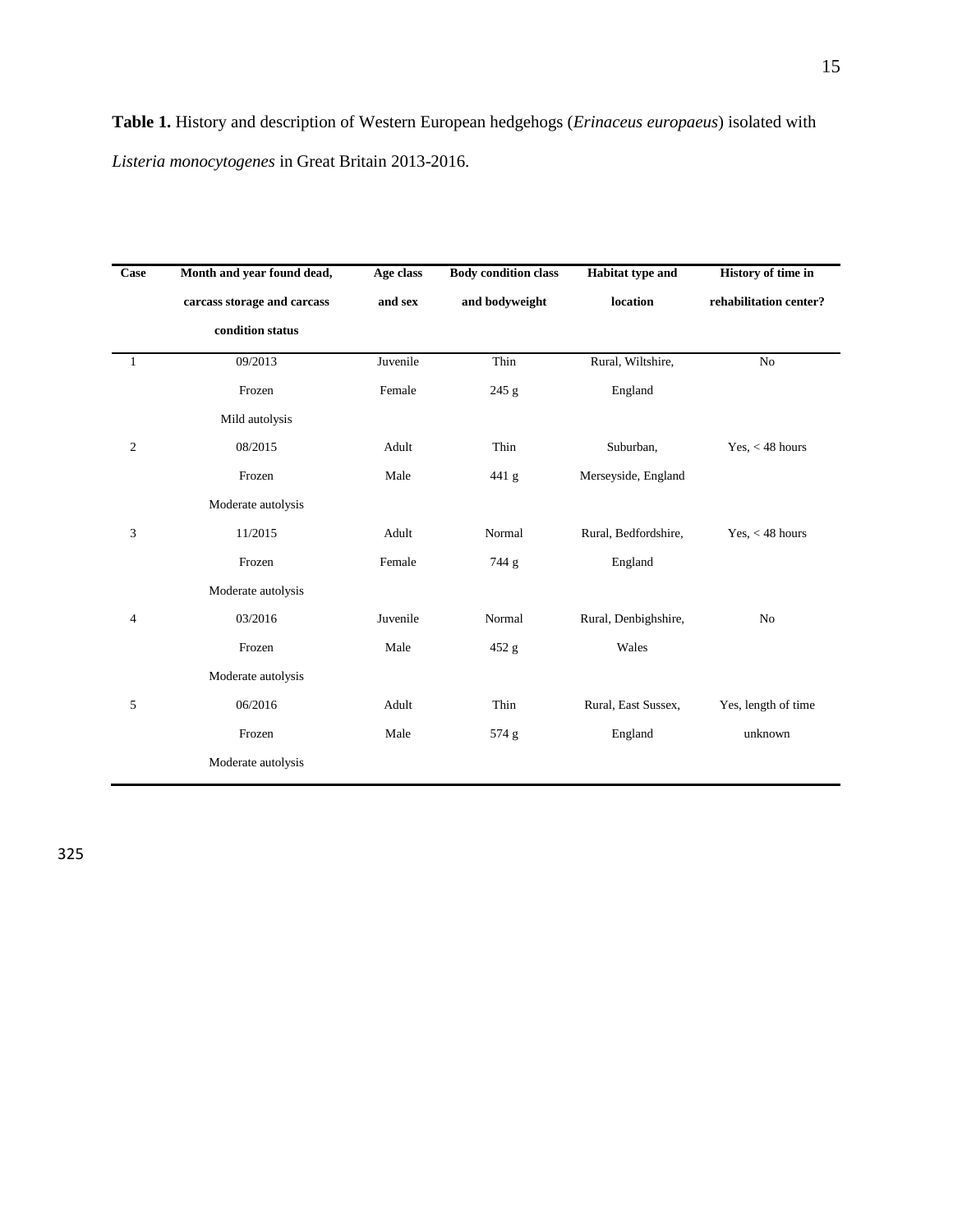*europaeus*) isolated with *Listeria monocytogenes* in Great Britain 2013-2016.

| Case           | <b>Parasitology</b>                                  | Organs tested on routine microbiology                                                              |  |  |
|----------------|------------------------------------------------------|----------------------------------------------------------------------------------------------------|--|--|
|                |                                                      | (* denotes organs culture-positive for L. monocytogenes)                                           |  |  |
|                |                                                      | Other significant pathogens isolated                                                               |  |  |
| $\mathbf{1}$   | Ixodid ticks (skin)                                  | Liver* <sup>b</sup> , lung* <sup>b</sup> , urine, brain, small intestine, large intestine.         |  |  |
|                | Crenosoma striatum adults and larvae (lung)          |                                                                                                    |  |  |
|                | Capillaria sp. ova (lung and intestinal contents)    |                                                                                                    |  |  |
|                | Acanthocephalans (mesenterium and intestinal         |                                                                                                    |  |  |
|                | serosa)                                              |                                                                                                    |  |  |
| $\overline{2}$ | Capillaria sp. ova (intestinal contents)             | Skin <sup>*a</sup> , liver <sup>*b</sup> , mandibular abscess <sup>*b</sup> , small intestine.     |  |  |
|                |                                                      | Pasteurella multocida (isolated from skin, liver, mandibular abscess)                              |  |  |
| 3              | Ixodid ticks (skin)                                  | Liver*c, throat*c, skin, small intestine.                                                          |  |  |
| 4              | Crenosoma sp. adults and larvae (lung)               | Liver lesion <sup>**</sup> , small intestine <sup>*c</sup> , liver, throat, skin, mesenteric lymph |  |  |
|                |                                                      | node                                                                                               |  |  |
|                | Capillaria sp. adults and ova (small intestine       |                                                                                                    |  |  |
|                | contents)                                            | Staphylococcus aureus (isolated from skin)                                                         |  |  |
| 5              | Helminth larvae (lung and small intestinal contents) | Liver <sup>*d</sup> , heart <sup>*a</sup> , lung, small intestine, throat, skin.                   |  |  |
|                | Capillaria sp. ova (lung)                            | Candida albicans (isolated from throat)                                                            |  |  |

<sup>c</sup> Confluent mixed isolate with *Listeria monocytogenes* predominating.

<sup>d</sup> Pure *Listeria monocytogenes* isolate.

<sup>a</sup> 330 Few *Listeria monocytogenes* colonies.